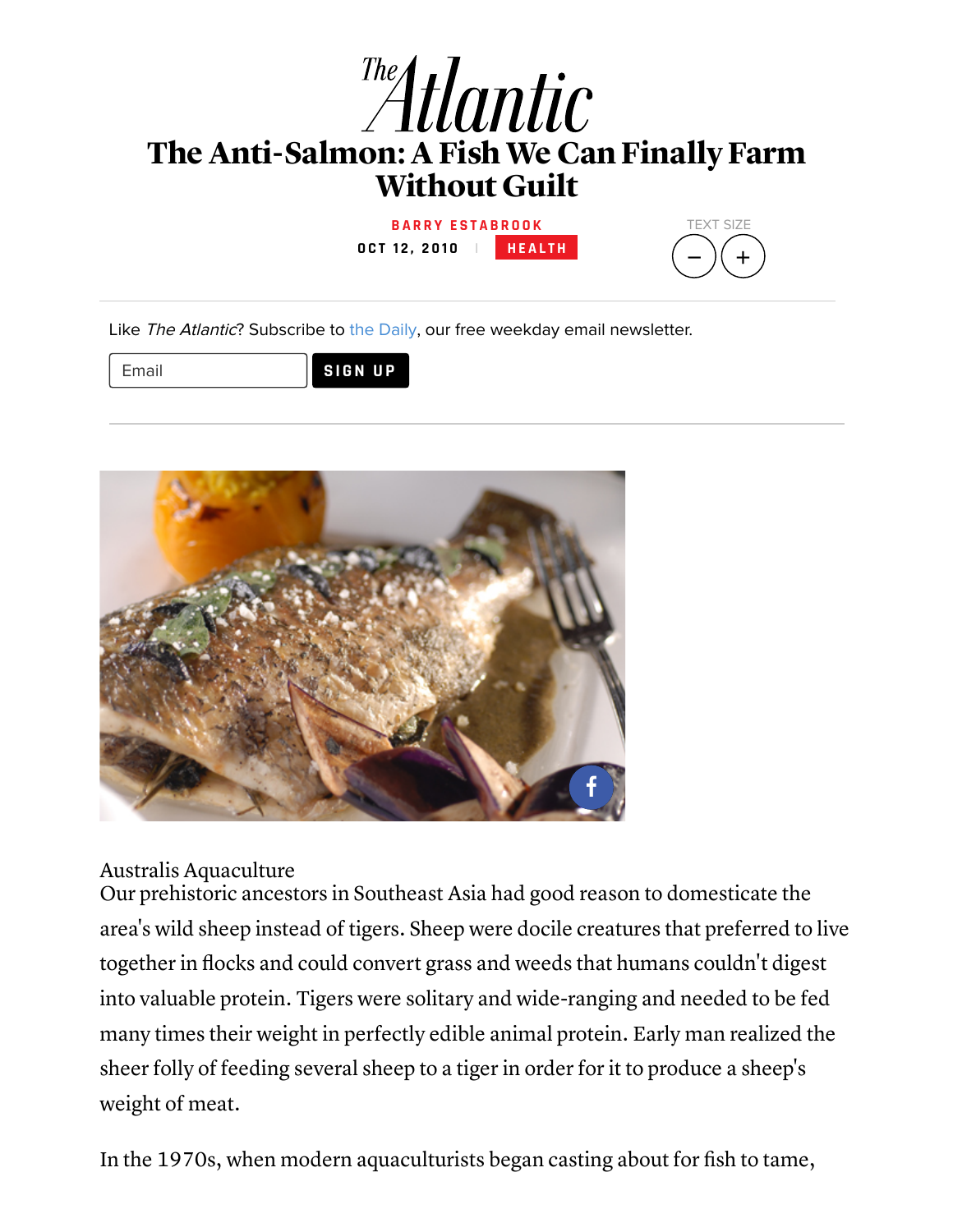they ignored this 10,000-year-old wisdom. Species were chosen on the basis of their value in the marketplace. If not, what logical reason would anyone have for domesticating Atlantic salmon, a carnivorous fish that cruises the open oceans and needs to eat many times its own weight in smaller fish and marine animals? A tiger of the seas.

## For a white-fleshed fish, the barramundi packs a mighty load of healthful omega-3s-about the same amount as a coho salmon.

Joshua Goldman, working in the unlikely setting of a collection of warehouse-like buildings in an industrial park near an airport in Turners Falls, a village in western Massachusetts's Pioneer Valley, is attempting to undo fish farming's fundamental wrong turn. After raising striped bass in the 1990s, Goldman, who is the chief executive officer of Australis [Aquaculture,](http://www.thebetterfish.com/) began a three-year quest for a better fish. After looking at more than 50 candidates, he chose the barramundi, a native of Southeast Asia and northern Australia that in some ways resembles members of the bass family.

In terms of biological needs, barramundi are the anti-salmon. They are born in the sea and migrate to fresh waters as adults, the reverse of a salmon's lifecycle. The sluggish rivers they call home are subject to frequent droughts, forcing barramundi to form tight schools in tiny pools left in otherwise dry riverbeds. Huge gills enable them to live in oxygen-deficient water. And best of all, they have the rare ability to transform vegetarian feed into sought-after omega-3 fatty acids. Salmon require as much as three pounds of fish-based feed to put on a pound of meat. Goldman's barramundi need only a half pound, the bulk of which is made from scraps from a herring processing plant.

There is another important way that Australis is charting a course for sustainable aquaculture. Farmed salmon live in net pens placed in the open ocean. Feces, excess food, and other waste flow directly into the surrounding waters or fall to the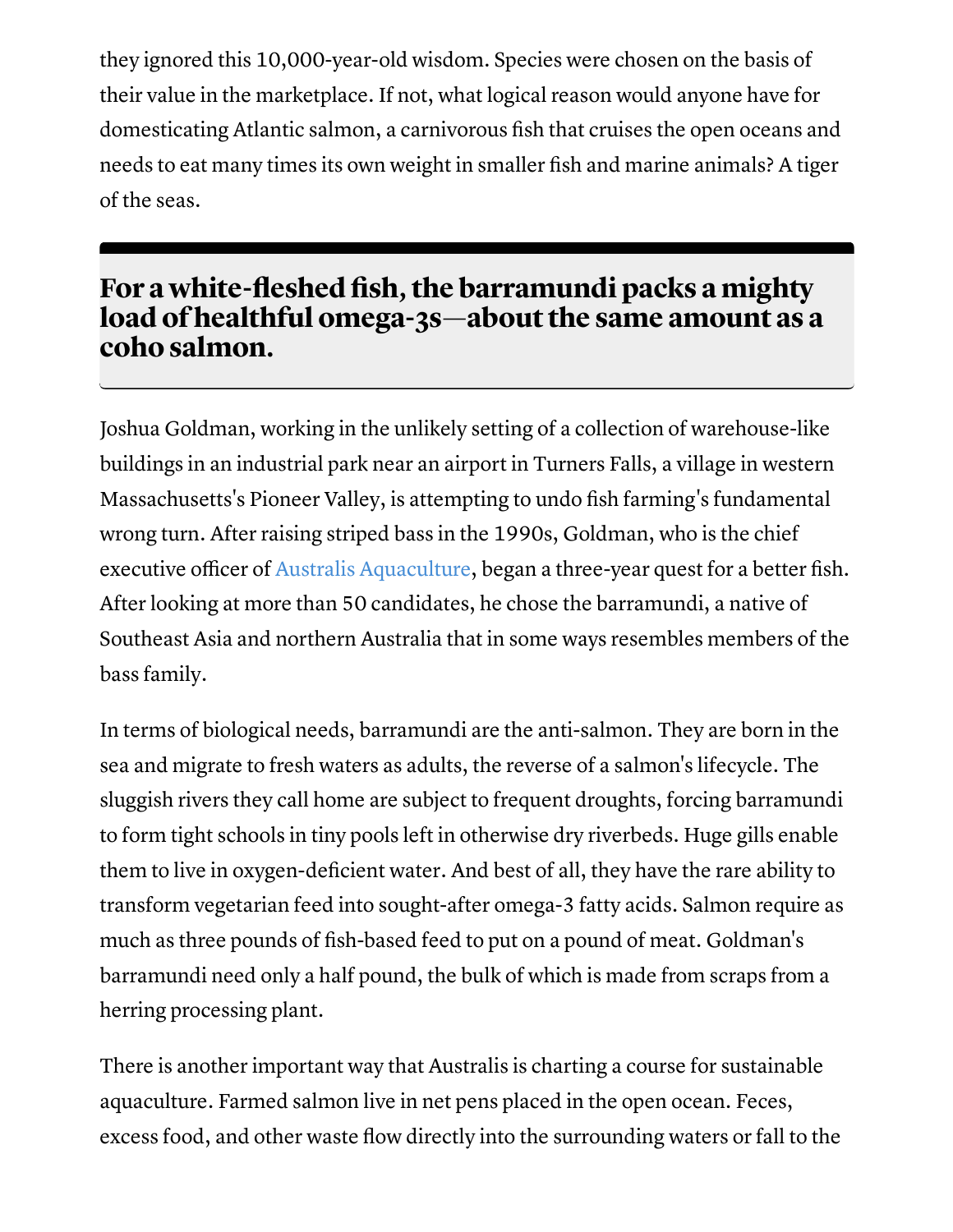bottom, where they create oxygen-poor dead zones. Net pens not only pollute, but spread diseases and parasites to passing wild fish. Land-locked Australis uses what is called a recirculating system. Water is drawn into the facility from wells fed by the nearby Connecticut River. It flows through the fish tanks and then is cleaned in a treatment plant and sent back to the fish. Every gallon Australis uses is recycled 300 times. Solid waste is separated out and goes to local farms as fertilizer.



Australis Aquaculture Goldman thinks that Australis, with 50 employees, operates the largest recirculating aquaculture operation in the world. It consists of a series of tanks that are about as big as above-ground backyard swimming pools. The tanks are housed in cavernous buildings that could do double duty as hangars for the nearby airplanes. Goldman and I sloshed through inch-deep trays of disinfectant. Inside, the air was heavy with an aroma not unlike that of the expensive dry cat food my spoiled cat enjoys.

The smaller tanks contained minnows that were not much bigger than a grain of rice and were born from giant, 40-pound breeding fish kept at the facility. As the young barramundi grow, they graduate through a series of larger tanks until, at the age of one year, they weigh about one and a half pounds and are ready for market. The Turners Falls operation sells about 3,500 fish a day, most of which are trucked away alive for sale in Asian markets throughout North America. A smaller number are frozen whole. The company owns a similar-sized farm in Vietnam that processes fish and packages them as breaded, seasoned filets.

In texture and appearance the flesh of a farmed barramundi is similar to firm whitefleshed fish like snapper, grouper, striped bass, or sole. But for a white-fleshed fish,